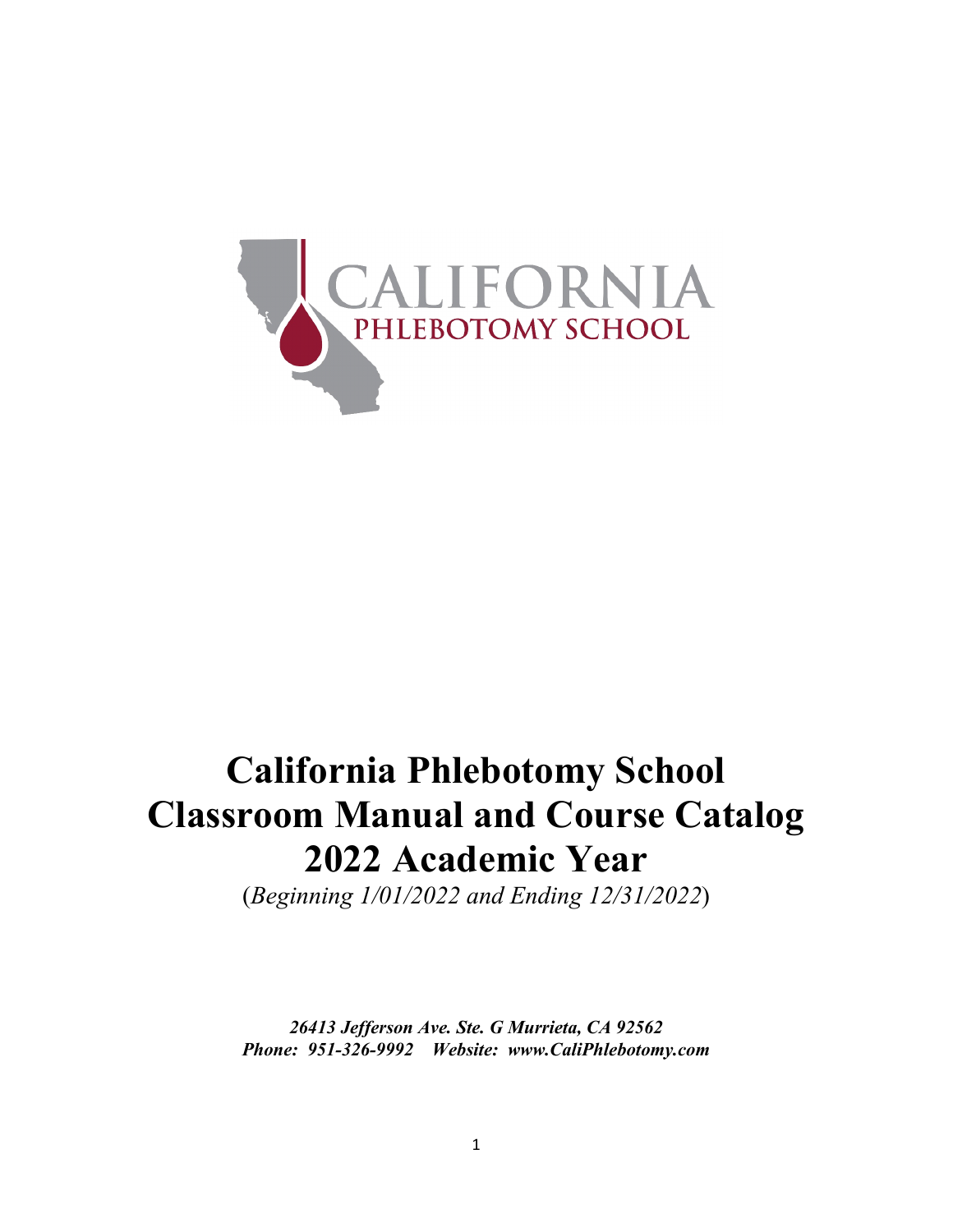#### **Location of classroom and training instruction:**

Address: 26413 Jefferson Ave. Suite G., Murrieta, CA, USA 92562 Phone Number: (951) 326-9992 Email: info@caliphlebotomy.com Website Address: www.CaliPhlebotomy.com

#### **Certified Phlebotomy Technician (CPT-1) Program Course Catalog**

The only program offered at the California Phlebotomy School is the CPT-1 Certification. The National Phlebotomy Certification Program through California Phlebotomy School is a 40-hour program in which students will learn the art of venipuncture. Students will learn both didactically and hands on during the class. We will cover anatomy, physiology of blood, equipment, venesection, lab processing, special specimen procurement, OSHA, CLIA, regulations, centrifuging, microscope use, capillary punctures etc.

Students are required to complete 40 full hours of Phlebotomy instruction during class, after which they must participate in a 40-hour externship opportunity. They are required to complete 80 hours of Phlebotomy class and Externship Couse work to graduate the program. They will also be required to pass 10-chapter quizzes and score at least 70% on a practice exam.

We have partnered with several medical facilities in the area and each one has its own specific sets of requirements to work in their labs. Some of these may include a drug, background or TB test before beginning. The costs of these requirements may be the responsibility of the student.

California Phlebotomy School is a private institution, that is approved to operate by the Bureau, with that approval we are in compliance with state standards as set forth in the CEC and 5, CCR.

California Phlebotomy School does not have any pending petition in bankruptcy, nor are they operating as a debtor in possession. California Phlebotomy School has not filed a petition in the preceding five years, or has had a petition in bankruptcy filed against them within the last five years that resulted in reorganization under Chapter 11 of the United States Bankruptcy Code (11 U.S.C Sec. 1101 et.seq).

#### **Prospective Students**

As a prospective student, you are encouraged to review this catalog prior to signing an enrollment agreement. You are also encouraged to review the School Performance fact Sheet, which must be provided to you prior to signing an enrollment agreement.

#### **Mission Statement**

At the California Phlebotomy School our mission is to inspire, educate and train those with a desire to succeed in the world of phlebotomy. We accomplish this by providing hands on training and focusing on the needs of each individual student. Our student's success is ours when they take the National Exam and enter the workforce with confidence.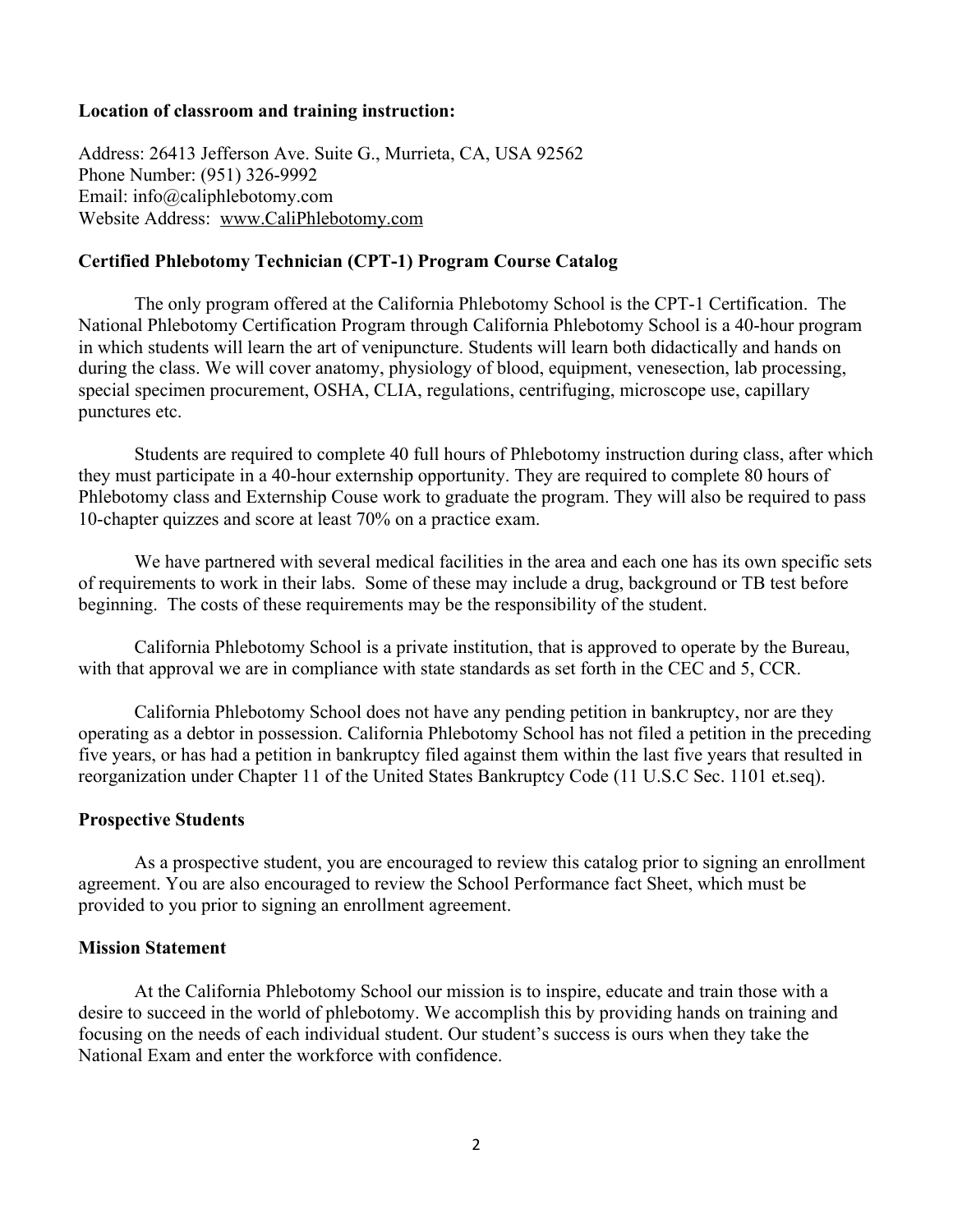#### **Our Objective**

The objective of the California Phlebotomy School is to prepare our students for the National Exam through a balanced curriculum of hands-on learning and coursework, as well as preparing them for a successful career in the field of phlebotomy.

#### **Admission Requirements**

The State of California requires the following to be licensed as a CPT-1. Therefore, these requirements must be met prior to admission to California Phlebotomy School in order to complete the program and apply for licensure.

- Student must be 18 years of age or older
- Proof of High School Graduation or its equivalent. GED is acceptable (must provide transcript). o If student attended High School outside of the USA, then Transcripts must be translated into English.
- Students must be able to read, write and speak English fluently.
- *If you have a previous felony conviction you may not be eligible for licensure in the State of California*.

#### **Program Completion Requirements**

The State of California requires the following to begin working as a Certified Phlebotomy Technician (CPT-1)

- Completion of 40 hours of classroom instruction from California Phlebotomy School.
- Completion of 40 hours of clinical practicum at an externship site.
- Student must successfully complete 10 skin punctures and 50 veni-punctures under direct supervision at an externship site.
- Student must pass the National Exam with a 70% or higher.

Upon completion of the CPT-1 program that we offer and after our students have passed the National Exam & completed their 40-hour externship. They are able to apply for employment for any and all jobs using the United States Department of Labor's Standard Occupational Classification Code of 31-9097.

#### **Students Right to Cancel**

Students can receive a full refund until 0900 the first business day of their first scheduled day of attendance. If a student chooses to cancel their attendance at California Phlebotomy School, they may do so and receive a refund of their tuition less the initial deposit of \$250. Students must submit their request in writing via Email to Info@caliphlebotomy.com. Refunds will be dispersed within 15 business days of the cancellation notification.

#### **Breakdown of how refunds will be issued**

• Attended 1 Saturday Class or 1  $\&$ /or 2 Morning or Evening Classes = 75% full tuition (Minus registration fee)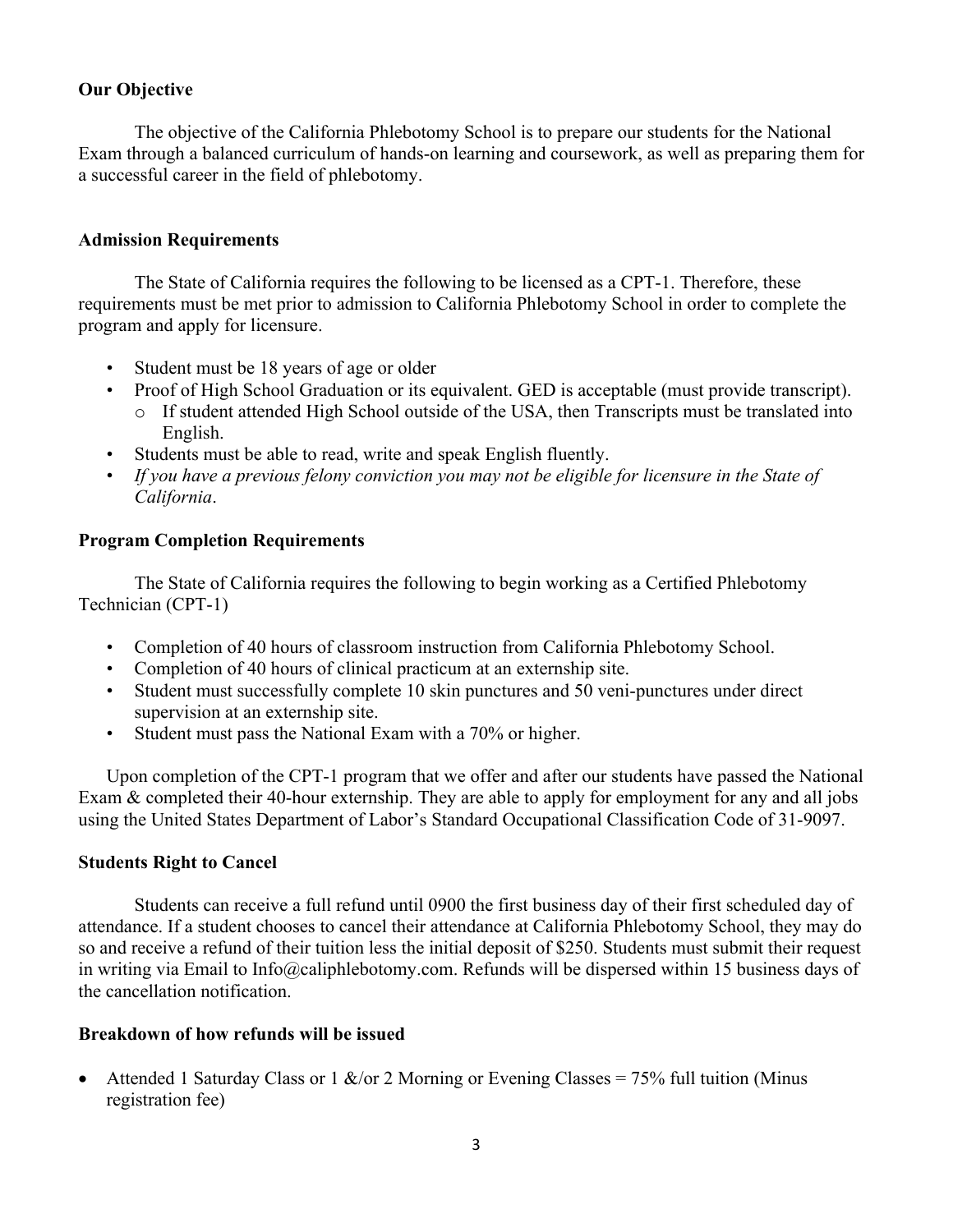- Attended 2 Saturday Classes or 3  $\&$ /or 4 Morning or Evening Classes = 50% full tuition (Minus registration fee)
- Attended 3 Saturday Classes or 4  $\&$ /or 5 Morning or Evening Classes = 25% full tuition (Minus registration fee)
- Attended 4 or 5 Saturday Classes or 6+ Morning or Evening Classes = NO REFUND

#### **Student Licensure**

After all requirements have been met, the students will be prepared and eligible to apply for licensure in the state of California. Certified Phlebotomy Technicians are licensed through the Department of Laboratory Field Services.

# **California Phlebotomy School Administration & Faculty**

#### **Dr. Leah Slater, DNP, FNP-C, APRN- Chief Academic Office (CAO), Program Director, Instructor & Owner**

Dr. Slater has worked in the medical field since 1999. She has 18 years of Nursing experience. She is currently a Doctor of Nursing Practice and Family Nurse Practitioner. She received her Doctoral Degree from Brandman University from in Irvine, Ca. She completed her undergraduate coursework at Chamberlain College of Nursing in Illinois.

#### **David Romney, Chief Executive Officer (CEO), Administrative Director & Owner**

David received his bachelor's degree from BYU Idaho in 2006. Since then his work experience has seen him in the world of Retail Banking, Business Management and he has even started his own businesses. He has spent the last 7 years working in the insurance industry.

#### **Dismissal Policy**

Students will be dismissed from California Phlebotomy School for dangerous behaviors such as unsafe use of sharps or intentional injury of another classmates or staff. Students will sign an Enrollment Agreement stating they agreeing to abstain from foul language, use of drugs or alcohol before or during school time, and sexual harassment or vulgar conduct. Dangerous behaviors result in an immediate dismissal with no re-admittance, and no refund. Behavior misconduct dismissal may be appealed, and possible re-admittance allowed in the next session.

#### **Attendance Policy and Leave of Absence**

Students are required to attend all 40 hours of classroom and clinical instruction. Students are expected to be on time and present the full duration of the instruction period. Any missed instruction due to tardiness, leaving early or absence will require a make-up instruction. Make-ups will be allowed at the discretion of the instructor. The make-up class may occur when the next session of classes begins if an alternate class is not available. The exact portion of class that is missed will be what is provided at the make-up class.

California Phlebotomy School allows one leave of absence within their course enrollment. Upon return, students must continue their course instruction where they left off. This will result in a delay of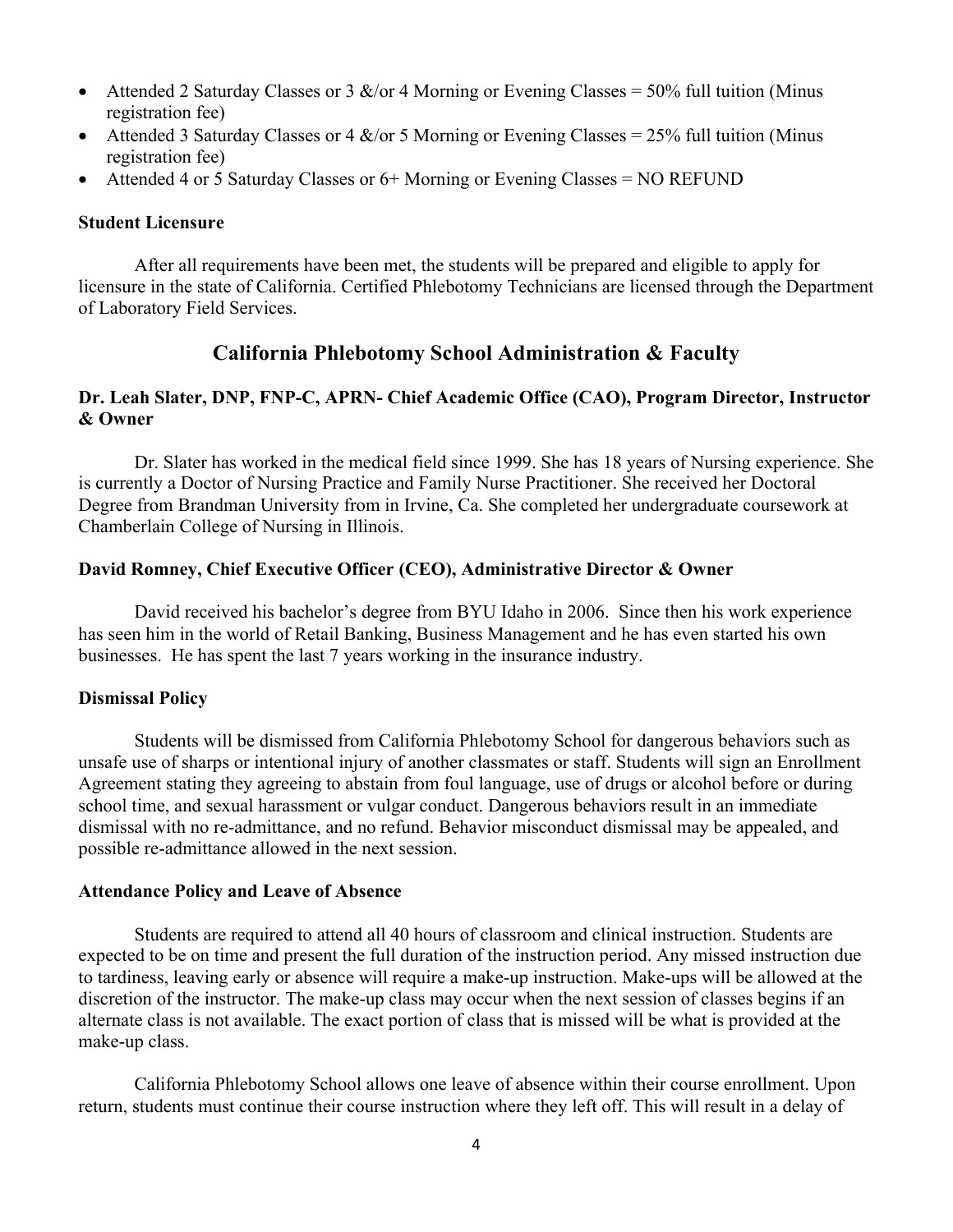program completion. Re-enrollment is pending space available in upcoming classes. A Leave of Absence may be granted under extenuating circumstances only and are at the discretion of the school administration. If a Leave of Absence is not granted, you will be required to re-register and pay all fees.

| <b>Registration Fee</b>                                                                                                                          | \$250.00             |
|--------------------------------------------------------------------------------------------------------------------------------------------------|----------------------|
| Tuition                                                                                                                                          | \$1,242.50           |
| Lab Supplies                                                                                                                                     | \$125.00             |
| Equipment                                                                                                                                        | \$125.00             |
| Textbooks                                                                                                                                        | \$50.00              |
| <b>Externship Placement</b>                                                                                                                      | \$100.00             |
| Student Tuition Recovery Fund (non-refundable)                                                                                                   | \$2.50               |
| Total Cost to attend California Phlebotomy School                                                                                                | \$1,895.00           |
| <b>Additional non-institutional charges</b><br>*CA State Licensing Fund (paid to the State when<br>applying)<br>*National Certification Exam Fee | \$100.00<br>\$115.00 |
| *Uniforms / Protective Clothing                                                                                                                  | \$25.00              |
| Additional non-institutional charges                                                                                                             | \$240.00             |
|                                                                                                                                                  |                      |
| Combined cost of institutional and non-institutional<br>charges to become licensed through California Phlebotomy<br>School                       | \$2,135.00           |

#### **Program Cost and Fees Certified Phlebotomy Technician (CPT-1) Training is \$1,895.00**

# **Student Services**

#### **Job Placement**

California Phlebotomy School does not offer job placement. Course curriculum will cover interview techniques as well as resume preparation. We will discuss possible places for phlebotomists to work.

#### **Housing**

California Phlebotomy School does not provide housing. We do not have dormitory facilities. Housing is the responsibility of the student.

According to the housing authority of Riverside County, rooms can be rented from residential properties for \$400 - \$600/month. One-bedroom apartments range in price from \$1,200 - \$1,600/month.

California Phlebotomy School does not assist its students in finding housing. However, available housing options can be found online at www.HARIVCO.org.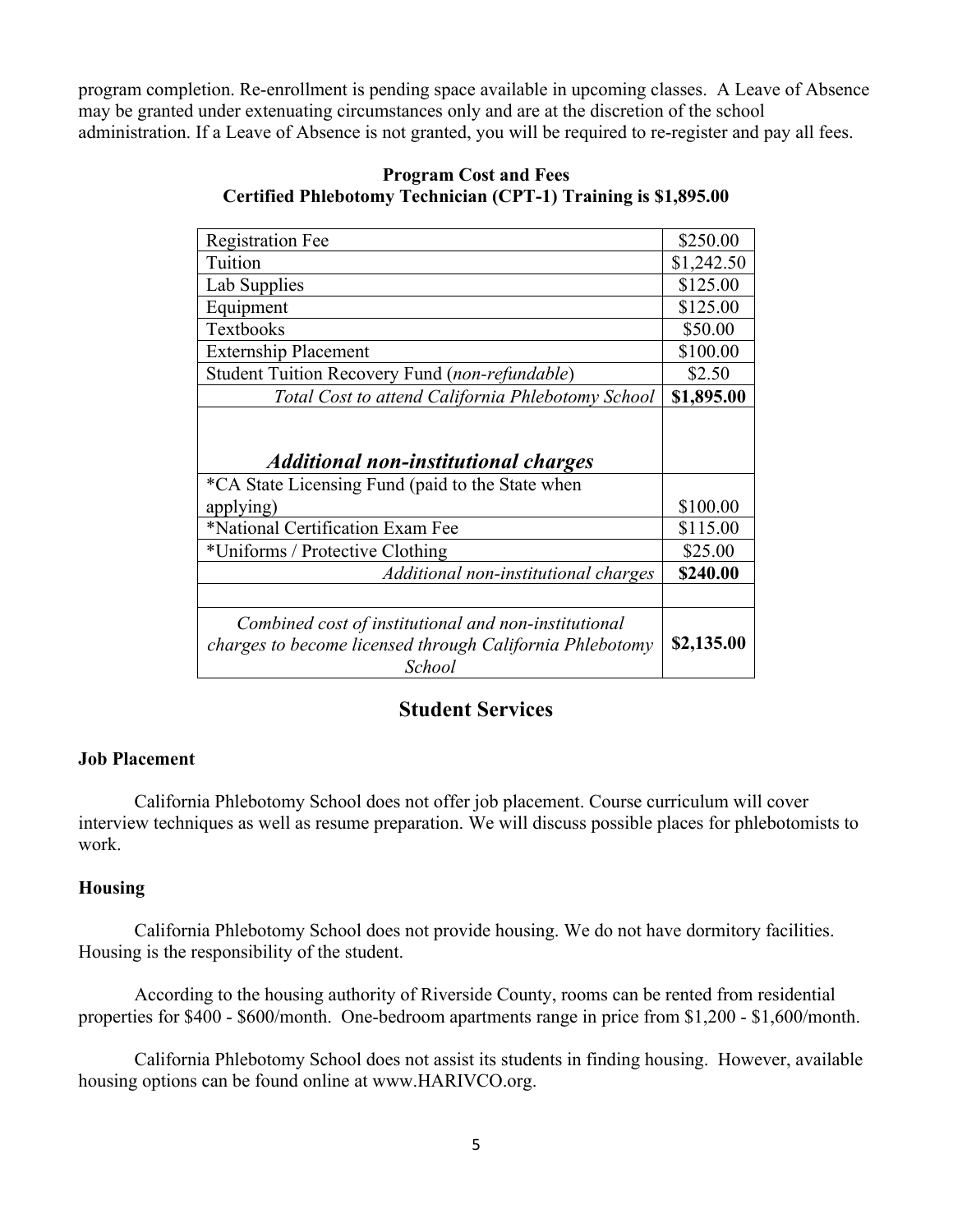#### **Library**

California Phlebotomy School does not maintain a library on campus. We do have an inventory of the textbook that we store in the main office which is distributed to each student on the first day of class. Should a student come to class without their own copy of the textbook, we will loan them one for that day.

Each of our schools also has a copy of a Medical Dictionary and a Laboratory Manual which are kept in the main office but accessible to any faculty or student should a need arise.

#### **Accreditation**

California Phlebotomy School is not accredited by an agency recognized by the U.S. Department of Education.

#### **Financial Aid**

California Phlebotomy School does not participate in State or Federal Financial Aid currently. However, we do allow a payment plan. A signed payment agreement must be in place and initial deposit made in order to enroll. If subsequent payments are not made, student will not be able to sit for their National Certification and Externship until such time that payments are completed.

If the student has received federal student financial aid funds, the student is entitled to a refund of moneys not paid from federal student financial aid program funds. If you obtain a loan to pay for the educational program, you will have the responsibility to repay the full amount of the loan plus interest, less the amount of any refund.

#### **NOTICE**

YOU MAY ASSERT AGAINST THE HOLDER OF THE PROMISSORY NOTE YOU SIGNED IN ORDER TO FINANCE THE COST OF THE EDUCATIONAL PROGRAM ALL OF THE CLAIMS AND DEFENSES THAT YOU COULD ASSERT AGAINST THIS INSTITUTION, UP TO THE AMOUNT YOU HAVE ALREADY PAID UNDER THE PROMISSORY NOTE.

#### **Learning Center and Equipment**

Our learning center consists of a classroom with tables and chairs. White boards, computers, and large screen TV's are used for instruction in addition to printed text. We have a separate Laboratory/Draw Station for clinical training. We provide a lab chair as well as a place to lay down to simulate various positions for venipuncture.

#### **Students Achievement**

California Phlebotomy School students will be tracked throughout the class by daily quizzes and a final exam that will be administered prior to being granted access to taking the National Exam. Students must pass all quizzes with at least a 70% in order to continue and stay on track for graduation. Students may take quizzes on their own time with the instructor before or after class, but this time will not be applied to the 40hour minimum.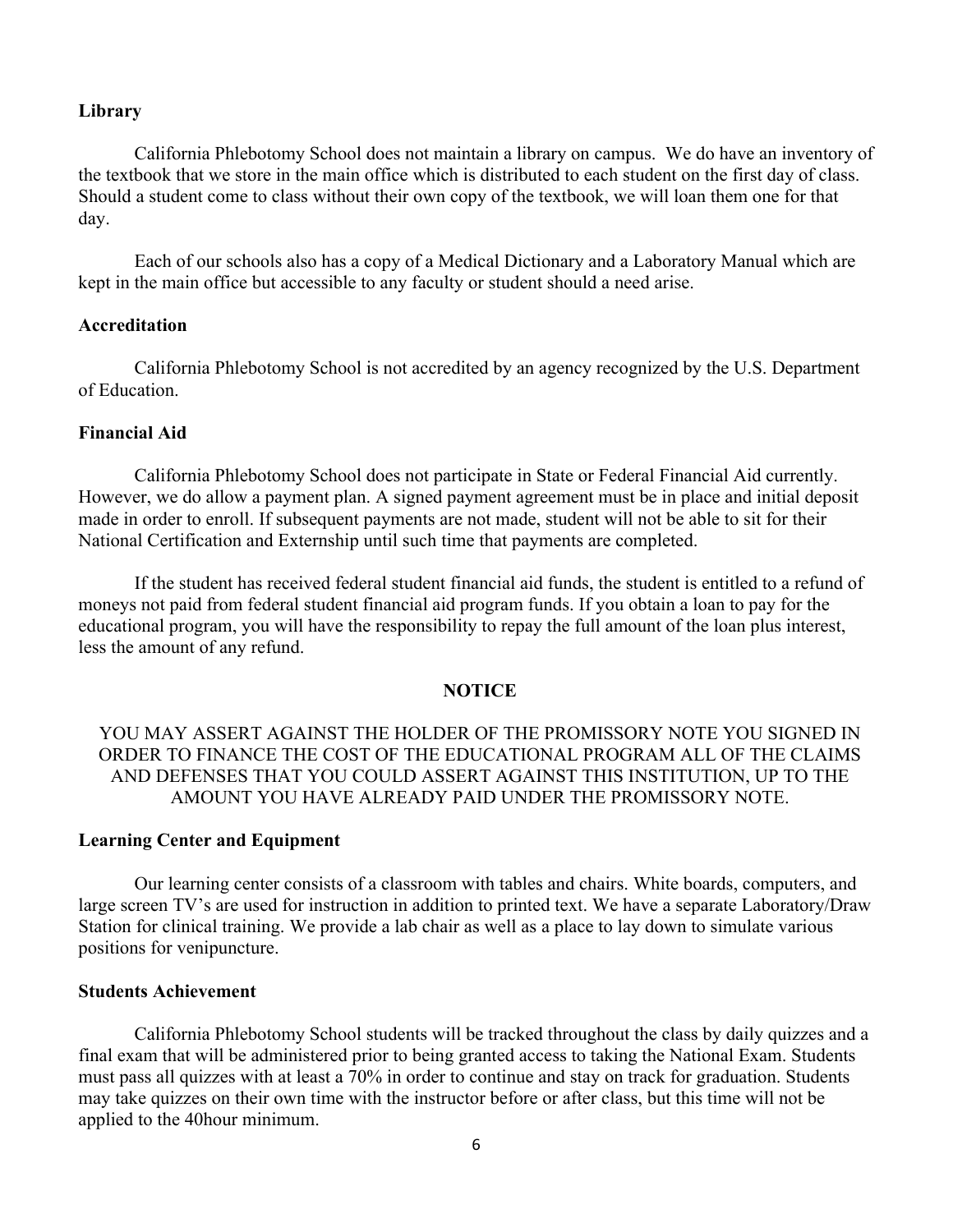# **Student Tuition Recovery Fund (STRF)**

**5 CCR §76215(a)** A qualifying institution shall include the following statement on both its enrollment agreement and school catalog:

"The State of California established the Student Tuition Recovery Fund (STRF) to relieve or mitigate economic loss suffered by a student in an educational program at a qualifying institution, who is or was a California resident while enrolled, or was enrolled in a residency program, if the student enrolled in the institution, prepaid tuition, and suffered an economic loss. Unless relieved of the obligation to do so, you must pay the state-imposed assessment for the STRF, or it must be paid on your behalf, if you are a student in an educational program, who is a California resident, or are enrolled in a residency program, and prepay all or part of your tuition.

You are not eligible for protection from the STRF and you are not required to pay the STRF assessment, if you are not a California resident, or are not enrolled in a residency program."

**5 CCR §76215(b)** In addition to the statement required under subdivision (a) of this section, a qualifying institution shall include the following statement in its school catalog:

"It is important that you keep copies of your enrollment agreement, financial aid documents, receipts, or any other information that documents the amount paid to the school. Questions regarding the STRF may be directed to the Bureau for Private Postsecondary Education, 1747 N. Market Blvd. Suite 225 Sacramento, CA 95834, (916) 574-8900 or (888) 370-7589.

To be eligible for STRF, you must be a California resident or are enrolled in a residency program, prepaid tuition, paid or deemed to have paid the STRF assessment, and suffered an economic loss as a result of any of the following:

- 1. The institution, a location of the institution, or an educational program offered by the institution was closed or discontinued, and you did not choose to participate in a teach-out plan approved by the Bureau or did not complete a chosen teach-out plan approved by the Bureau.
- 2. You were enrolled at an institution or a location of the institution within the 120-day period before the closure of the institution or location of the institution, or were enrolled in an educational program within the 120 day period before the program was discontinued.
- 3. You were enrolled at an institution or a location of the institution more than 120 days before the closure of the institution or location of the institution, in an educational program offered by the institution as to which the Bureau determined there was a significant decline in the quality or value of the program more than 120 days before closure.
- 4. The institution has been ordered to pay a refund by the Bureau but has failed to do so.
- 5. The institution has failed to pay or reimburse loan proceeds under a federal student loan program as required by law, or has failed to pay or reimburse proceeds received by the institution in excess of tuition and other costs.
- 6. You have been awarded restitution, a refund, or other monetary award by an arbitrator or court, based on a violation of this chapter by an institution or representative of an institution, but have been unable to collect the award from the institution.
- 7. You sought legal counsel that resulted in the cancellation of one or more of your student loans and have an invoice for services rendered and evidence of the cancellation of the student loan or loans.

To qualify for STRF reimbursement, the application must be received within four (4) years from the date of the action or event that made the student eligible for recovery from STRF.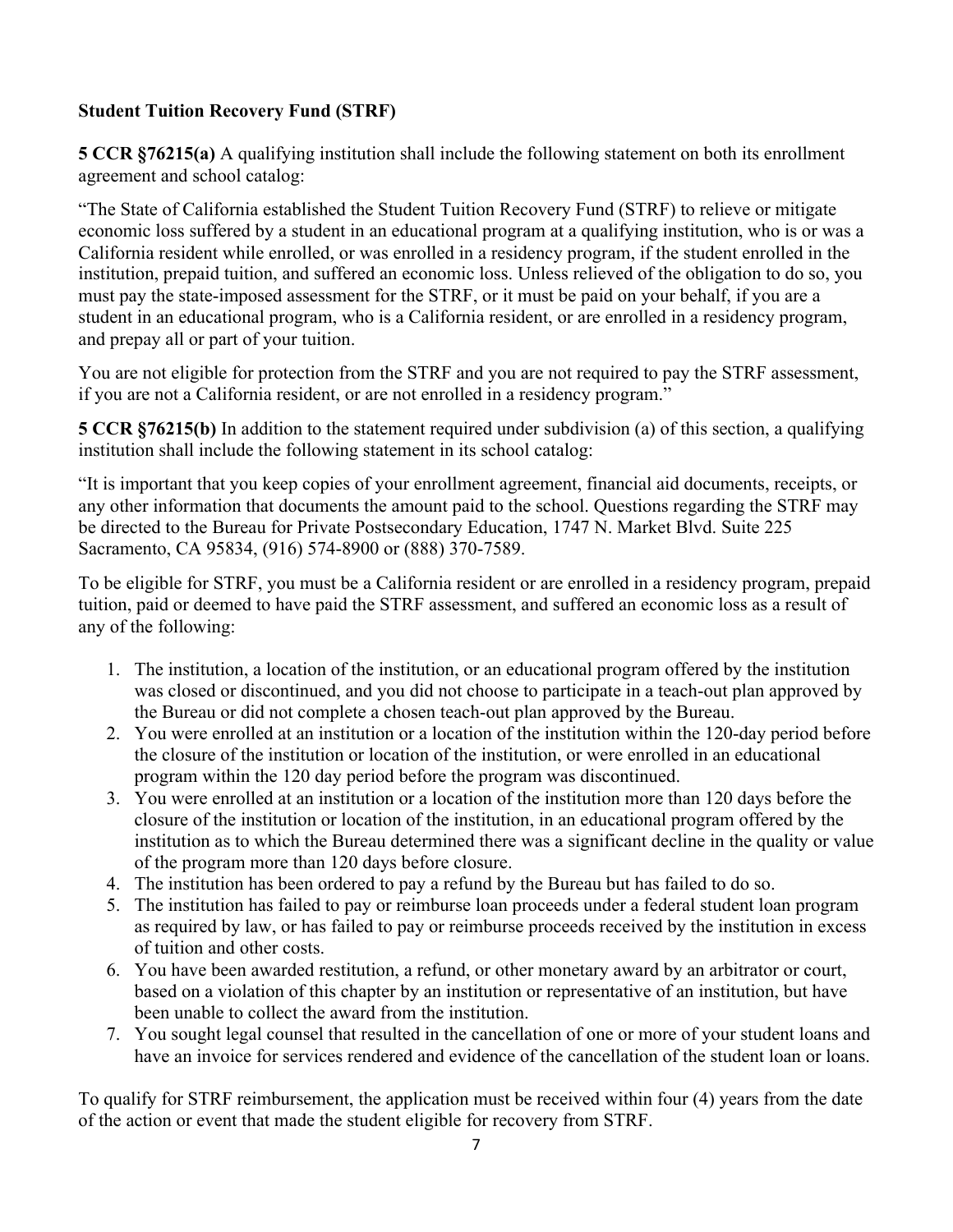A student whose loan is revived by a loan holder or debt collector after a period of noncollection may, at any time, file a written application for recovery from STRF for the debt that would have otherwise been eligible for recovery. If it has been more than four (4) years since the action or event that made the student eligible, the student must have filed a written application for recovery within the original four (4) year period, unless the period has been extended by another act of law.

However, no claim can be paid to any student without a social security number or a taxpayer identification number."

#### **Retention of Student Records**

California Phlebotomy School will keep the following records on file:

- 1. Attendance records
- 2. Academic achievements
- 3. Copies of certificates of completion
- 4. Financial payments
- 5. Signed copies of the Enrollment Agreement
- 6. Signed copies of the School Performance Fact Sheet

Student records will be kept at our main facility at 26413 Jefferson Ave, Ste. G Murrieta, CA 92562. Hard copies of student documents will be kept for 5 years in a locked filing cabinet. All student documents and transcripts will also be scanned and saved permanently.

#### **Distance Education**

California Phlebotomy School does not participate in distance education. All classes will be held on site. Clinical Externships will take place in the community.

# **Student Rights**

The California Phlebotomy School maintains that it will provide each student with:

- Equal education opportunity
- Assistance from both Instructors and Management for the duration of enrollment
- Confidentiality regarding grades and students' records.

#### **Student Grievances**

Should a student grievance arise they may reach out to David Romney, CEO of California Phlebotomy School at info@caliphlebotomy.com. A formal complaint may be made by completing the appropriate forms which will then be reviewed by the CEO. We will do our best to resolve any grievances so that both parties are satisfied.

"A student or member of the public may file a complaint about this institution with the bureau for Private Post-Secondary Education by calling (916) 574-8900 or (888) 370-7589 or by completing a complaint form, which can be obtained on the bureau's internet website at www.bppe.ca.gov".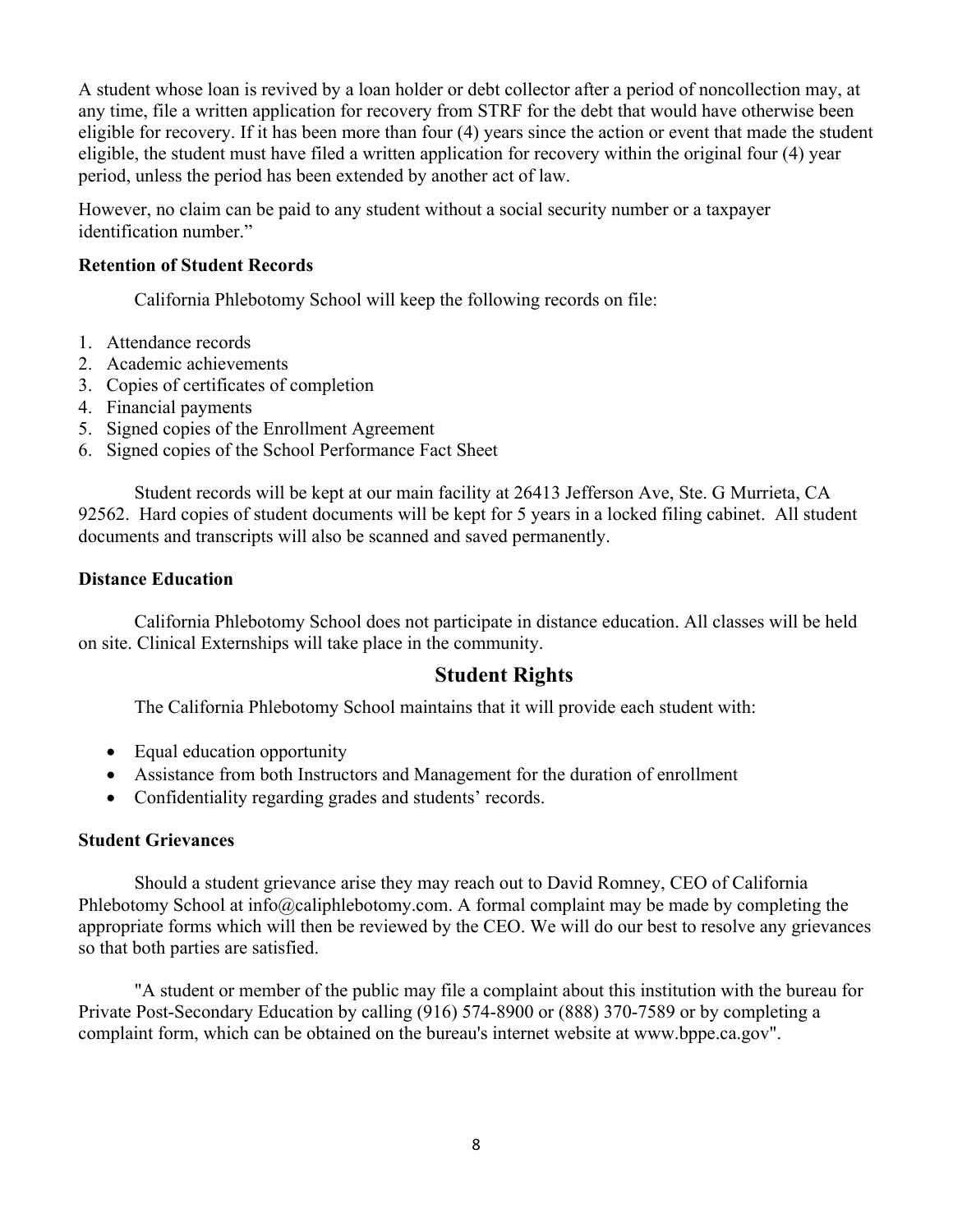#### **Credit Transfers**

#### **"NOTICE CONCERNING TRANSFERABILITY OF CREDITS AND CREDENTIALS EARNED AT OUR INSTITUTION"**

The transferability of credits you earn at California Phlebotomy School is at the complete discretion of an institution to which you may seek to transfer. Acceptance of the CPT-1 Certificate of Completion you earn in the CPT-1 program is also at the complete discretion of the institution to which you may seek to transfer. If the CPT-1 Certificate of Completion that you earn at this institution is not accepted at the institution to which you seek to transfer, you may be required to repeat some or all of your coursework at that institution. For this reason, you should make certain that your attendance at this institution will meet your educational goals. This may include contacting an institution to which you may seek to transfer after attending California Phlebotomy School to determine if your CPT-1 Certificate of Completion will transfer.

Due to the nature of our program, California Phlebotomy School does not accept transfer of credits from any other institution. We do not have an articulation or transfer agreement with any other program or institution.

We do not offer any type of challenge exam, regardless of your prior experiential learning. Each student who enrolls in the California Phlebotomy School will be expected to complete the program in its entirety.

#### **Foreign Students**

California Phlebotomy School does accept students from other countries; however, we do not provide visa services. We will not vouch for students other than saying that they are/were enrolled. There is no fee for this.

#### **Language Proficiency**

All classes are conducted in English. It is required that students are able to read, write, and understand English at a ninth-grade level or higher. There will not be any translating provided by California Phlebotomy School staff. Students may bring their own translator to class at their own expense. A score of 61 Points or higher of the English as a Foreign Language (TOEFL) will be accepted as documentation of proficiency.

#### **Post-Graduation**

California Phlebotomy School allows all students to return to the program after graduation to review their skills free of charge as many times as they need to feel comfortable with their skills for one calendar year. Other arrangements may be made on a case by case basis.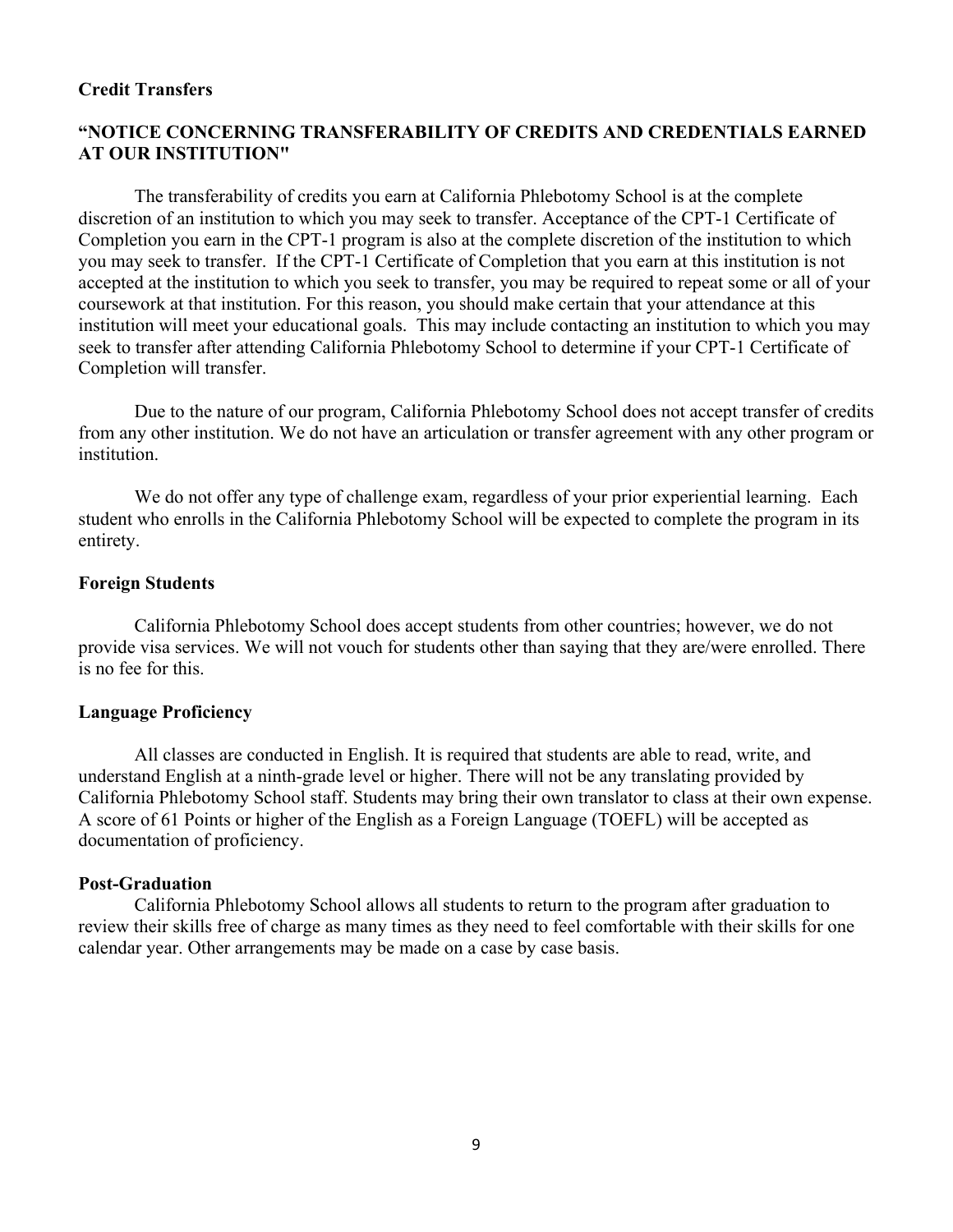| <b>Session</b><br><b>Class Time</b><br><b>Start Date</b><br>M1<br>2/7/22<br>9:00am - 1:00pm<br>M <sub>2</sub><br>5/2/22<br>9:00am - 1:00pm<br><b>Morning</b><br>M <sub>3</sub><br>9/6/22<br>9:00am - 1:00pm<br><b>Class</b><br>M4<br>10/3/22<br>9:00am - 1:00pm<br>M <sub>5</sub><br>11/1/22<br>9:00am - 1:00pm |
|-----------------------------------------------------------------------------------------------------------------------------------------------------------------------------------------------------------------------------------------------------------------------------------------------------------------|
|                                                                                                                                                                                                                                                                                                                 |
|                                                                                                                                                                                                                                                                                                                 |
|                                                                                                                                                                                                                                                                                                                 |
|                                                                                                                                                                                                                                                                                                                 |
|                                                                                                                                                                                                                                                                                                                 |
|                                                                                                                                                                                                                                                                                                                 |
| <b>Class Time</b><br><b>Start Date</b>                                                                                                                                                                                                                                                                          |
| E1<br>2/7/22<br>6:00pm - 10:15pm                                                                                                                                                                                                                                                                                |
| E <sub>2</sub><br>5/2/22<br>6:00pm - 10:15pm                                                                                                                                                                                                                                                                    |
| E3<br>6/6/22<br>6:00pm - 10:15pm                                                                                                                                                                                                                                                                                |
| E4<br>7/5/22<br><b>Evening</b><br>6:00pm - 10:15pm                                                                                                                                                                                                                                                              |
| <b>Classes</b><br>E5<br>8/1/22<br>6:00pm - 10:15pm                                                                                                                                                                                                                                                              |
| E6<br>9/6/22<br>6:00pm - 10:15pm                                                                                                                                                                                                                                                                                |
| <b>E7</b><br>6:00pm - 10:15pm<br>10/3/22                                                                                                                                                                                                                                                                        |
| E8<br>11/1/22<br>6:00pm - 10:15pm                                                                                                                                                                                                                                                                               |
| <b>Start Date</b><br><b>Class Time</b>                                                                                                                                                                                                                                                                          |
| <b>S1</b><br>2/5/22<br>8:00am - 5:00pm                                                                                                                                                                                                                                                                          |
| S <sub>2</sub><br>5/7/22<br>8:00am - 5:00pm                                                                                                                                                                                                                                                                     |
| Saturday<br><b>S3</b><br>7/9/22<br>8:00am - 5:00pm                                                                                                                                                                                                                                                              |
| <b>Classes</b><br><b>S4</b><br>9/10/22<br>8:00am - 5:00pm                                                                                                                                                                                                                                                       |
| <b>S5</b><br>10/22/22<br>8:00am - 5:00pm                                                                                                                                                                                                                                                                        |
| <b>2023 Class Schedule</b>                                                                                                                                                                                                                                                                                      |
| <b>Session</b><br><b>Start Date</b><br><b>Class Time</b>                                                                                                                                                                                                                                                        |
| M1<br>1/2/23<br>9:00am - 1:00pm                                                                                                                                                                                                                                                                                 |
| M <sub>2</sub><br>3/6/23<br>9:00am - 1:00pm                                                                                                                                                                                                                                                                     |
| <b>Morning</b><br>M <sub>3</sub><br>5/1/23<br>9:00am - 1:00pm<br><b>Class</b>                                                                                                                                                                                                                                   |
| 7/10/23<br>9:00am - 1:00pm<br>M4                                                                                                                                                                                                                                                                                |
| 9/5/23<br>M5<br>9:00am - 1:00pm                                                                                                                                                                                                                                                                                 |
| 11/6/23<br>9:00am - 1:00pm<br>M6                                                                                                                                                                                                                                                                                |
| <b>Start Date</b><br><b>Class Time</b>                                                                                                                                                                                                                                                                          |
| E1<br>1/2/23<br>6:00pm - 10:15pm                                                                                                                                                                                                                                                                                |
| E <sub>2</sub><br>3/6/23<br>6:00pm - 10:15pm                                                                                                                                                                                                                                                                    |
| E3<br>5/1/23<br>6:00pm - 10:15pm<br><b>Evening</b>                                                                                                                                                                                                                                                              |
| <b>Classes</b><br>E4<br>6:00pm - 10:15pm<br>7/10/23                                                                                                                                                                                                                                                             |
| <b>E5</b><br>9/5/23<br>6:00pm - 10:15pm                                                                                                                                                                                                                                                                         |
| 11/6/23<br>6:00pm - 10:15pm<br>E6                                                                                                                                                                                                                                                                               |
| <b>Start Date</b><br><b>Class Time</b><br>S <sub>1</sub>                                                                                                                                                                                                                                                        |
| 1/7/23<br>8:00am - 5:00pm<br><b>S2</b><br>Saturday<br>4/1/23<br>8:00am - 5:00pm                                                                                                                                                                                                                                 |
| <b>Classes</b><br>S3<br>7/8/23<br>8:00am - 5:00pm                                                                                                                                                                                                                                                               |
| S4<br>10/7/23<br>8:00am - 5:00pm                                                                                                                                                                                                                                                                                |

# **2022 & 2023 Class Schedule**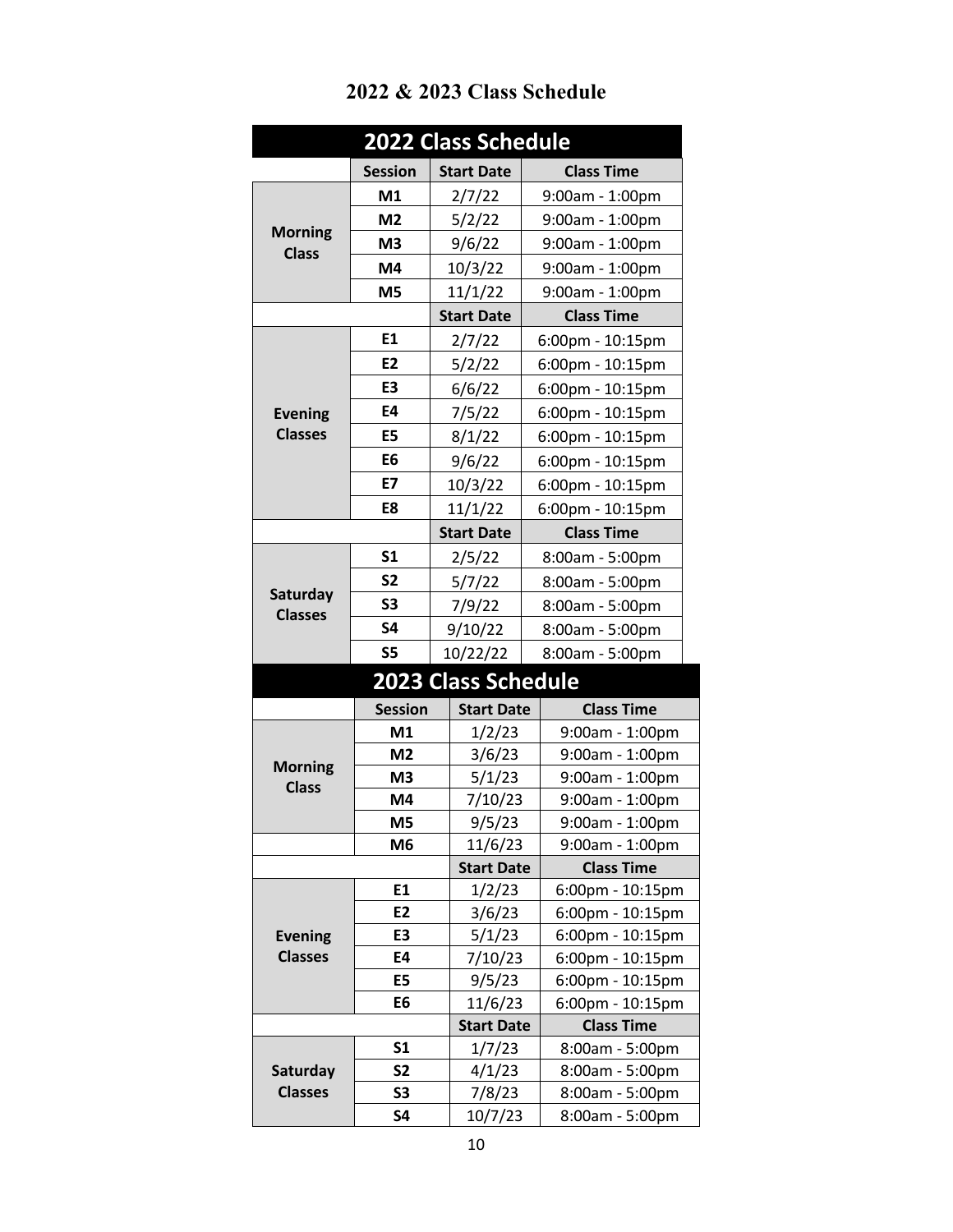# **California Phlebotomy School Syllabus and Course Schedule**

| <b>Basic Phlebotomy:</b><br><b>Days 1 - 6</b>                                                                                                                                                                                    |                                                                                                                                                                                                                             |                                                                                                                                                                                                                                               |                                                                                                                                                                                                                                                                                        |
|----------------------------------------------------------------------------------------------------------------------------------------------------------------------------------------------------------------------------------|-----------------------------------------------------------------------------------------------------------------------------------------------------------------------------------------------------------------------------|-----------------------------------------------------------------------------------------------------------------------------------------------------------------------------------------------------------------------------------------------|----------------------------------------------------------------------------------------------------------------------------------------------------------------------------------------------------------------------------------------------------------------------------------------|
| Day 1<br>Introduction.<br>$\bullet$<br>Chapter 1 and 2.<br>$\bullet$<br>Medical<br>$\bullet$<br>Terminology<br>Lecture<br>15-Minute Break<br>$\bullet$<br>Quiz<br>$\bullet$<br>Lab Time<br>$\bullet$                             | Day 2<br>Review previous<br>$\bullet$<br>day.<br>Chapter 2 and 3.<br>$\bullet$<br>Medical<br>$\bullet$<br>Terminology<br>Lecture<br>$\bullet$<br>15-Minute Break<br>$\bullet$<br>Quiz<br>$\bullet$<br>Lab Time<br>$\bullet$ | Day 3<br>Review previous<br>$\bullet$<br>day.<br>Chapter 3 and 4.<br>$\bullet$<br>Medical<br>$\bullet$<br>Terminology<br>Lecture<br>$\bullet$<br>15- Minute Break<br>$\bullet$<br>Quiz<br>$\bullet$<br>Lab Time<br>$\bullet$                  | Day 4<br>Review previous<br>$\bullet$<br>day.<br>Chapter 4 and 5.<br>$\bullet$<br>Medical<br>$\bullet$<br>Terminology<br>Lecture<br>$\bullet$<br>15- Minute Break<br>$\bullet$<br>Quiz<br>$\bullet$<br>Lab Time<br>$\bullet$                                                           |
| Day 5<br><b>Review Previous</b><br>$\bullet$<br>Day<br>Chapter 5 and 6<br>$\bullet$<br>Medical<br>$\bullet$<br>Terminology<br>Lecture<br>$\bullet$<br>15 Minute Break<br>$\bullet$<br>Quiz<br>$\bullet$<br>Lab Time<br>$\bullet$ | Day 6<br><b>Review Previous</b><br>$\bullet$<br>Day<br><b>Review Chapters</b><br>$\bullet$<br>1-6 and Basic<br>Phlebotomy Final<br>Lecture<br>15-Minute Break<br>$\bullet$<br>Lab Time<br>$\bullet$                         | Day 7<br><b>Introduction to</b><br><b>Advanced</b><br>Phlebotomy<br>Chapter 7 and 8<br>$\bullet$<br>Medical<br>$\bullet$<br>Terminology<br>Lecture<br>$\bullet$<br>15 Minute Break<br>$\bullet$<br>Quiz<br>$\bullet$<br>Lab Time<br>$\bullet$ | Day 8<br><b>Advanced</b><br>Phlebotomy<br><b>Review Previous</b><br>$\bullet$<br>Day<br>Chapter 8, 9, and<br>$\bullet$<br>10 <sub>s</sub><br>Medical<br>$\bullet$<br>Terminology<br>Lecture<br>$\bullet$<br>15 Minute Break<br>$\bullet$<br>Quiz<br>$\bullet$<br>Lab Time<br>$\bullet$ |
| Day 9<br><b>Review Previous</b><br>$\bullet$<br>Day<br>Chapters 11, 12,<br>$\bullet$<br>and 13.<br>Medical<br>$\bullet$<br>Terminology<br>15-Minute Break<br>$\bullet$<br>Lab Time<br>$\bullet$                                  | Day 10<br><b>Review Previous</b><br>$\bullet$<br>Day<br>Review all course<br>$\bullet$<br>material.<br>Final Exam.<br>$\bullet$<br><b>Discuss National</b><br>$\bullet$<br>Exam<br>Lab Time<br>$\bullet$                    |                                                                                                                                                                                                                                               |                                                                                                                                                                                                                                                                                        |